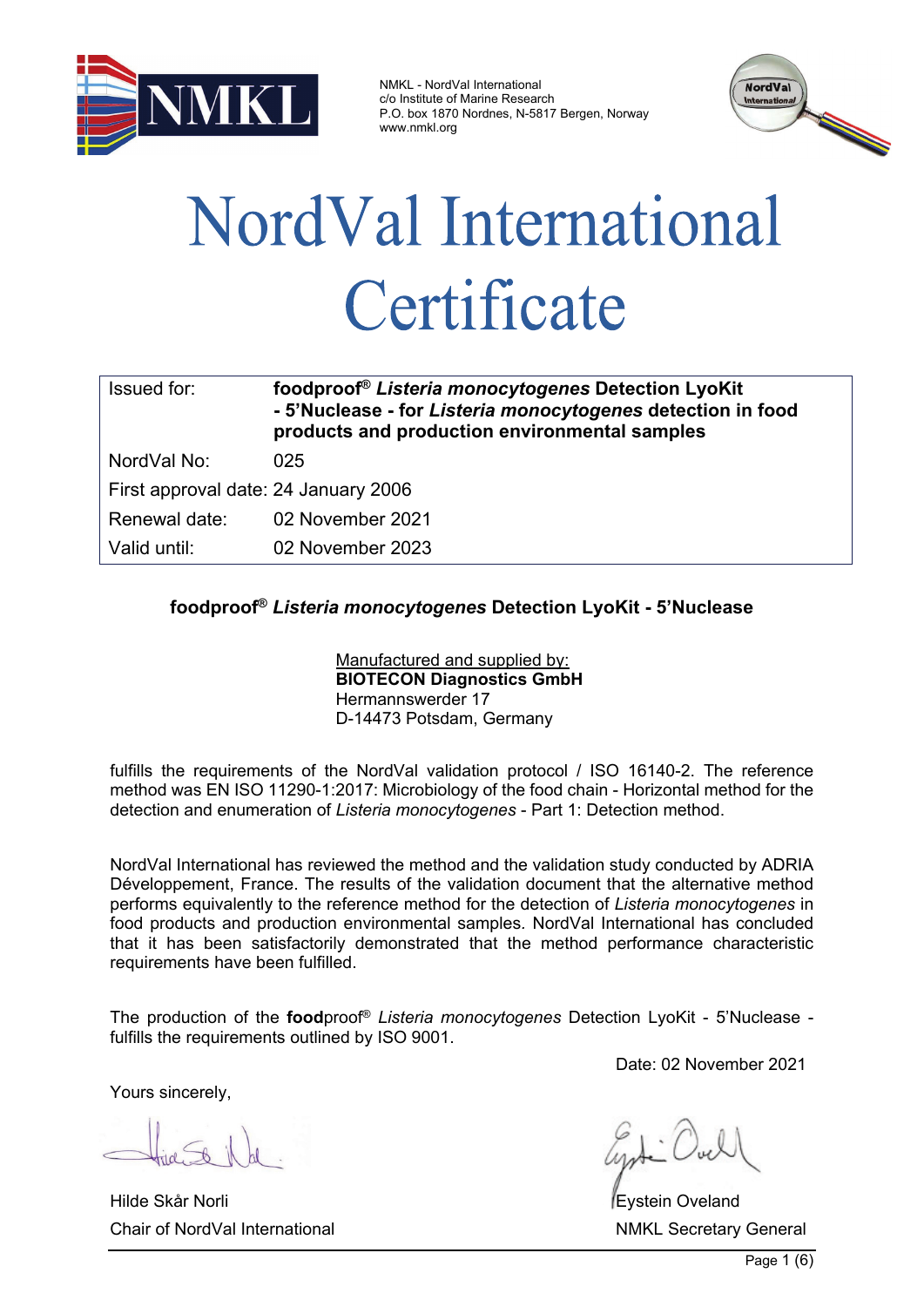

## **PRINCIPLE OF THE METHOD**

The method is based on an enrichment step, DNA extraction and real-time PCR detection using PCR instruments with a FAM, a VIC/Yakima Yellow or HEX detection channel.

The following three enrichment / DNA extraction protocols were evaluated during the validation study. There is a declaration of equivalence between the **food**proof® StarPrep Two Kit and the **food**proof® StarPrep Two 8-Strip Kit:

|                 |                   | <b>Protocol A</b>                                                                                                    | <b>Protocol B</b>                               | <b>Protocol C</b>               |  |  |
|-----------------|-------------------|----------------------------------------------------------------------------------------------------------------------|-------------------------------------------------|---------------------------------|--|--|
| Enrichment step |                   | Actero Listeria                                                                                                      | Half Fraser (ISO)                               | Half Fraser (ISO)               |  |  |
|                 |                   | Enrichment Media<br>(ALEM)                                                                                           | $25h \pm 1h$<br>$30^{\circ}$ C ± 1 $^{\circ}$ C | $48h + 2h$                      |  |  |
|                 |                   | $22h + 2h$                                                                                                           | (dilution $1:10$ )                              | $30^{\circ}$ C ± 1 $^{\circ}$ C |  |  |
|                 |                   | $36^{\circ}$ C ± 1 $^{\circ}$ C                                                                                      |                                                 | (dilution 1:10)                 |  |  |
|                 |                   | (dilution $1:7$ )                                                                                                    |                                                 |                                 |  |  |
| Extraction      | Kit               | foodproof StarPrep<br>Two 8-Strip Kit                                                                                | foodproof StarPrep<br>Two Kit                   | foodproof StarPrep<br>Two Kit   |  |  |
|                 | Protocol          | Procedure A<br><b>STANDARD</b>                                                                                       | Procedure A<br><b>STANDARD</b>                  | Procedure B<br><b>RAPID</b>     |  |  |
|                 | Enrichment volume | 800 µl                                                                                                               | 800 µl                                          | $200$ $\mu$                     |  |  |
|                 | <b>PCR</b>        | 5 <sub>µ</sub>                                                                                                       | 5 <sub>µ</sub>                                  | 5 <sub>µ</sub>                  |  |  |
| Confirmation    |                   | Streaking 10 µl onto O&A<br>The presence of only typical colonies allows confirmation of the<br>positive PCR result. |                                                 |                                 |  |  |

Kits for DNA extraction:

- **food**proof® StarPrep Two Kit (order No. S 400 08.1);

- **food**proof® StarPrep Two 8-Strip Kit (order No. S 400 17 L).

Kit for PCR:

- **food**proof® *Listeria monocytogenes* Detection LyoKit (order No. R 602 23-1, R 602 23-2 or R 602 23-3).

The detection kit provides all reagents required for PCR.

# **FIELD OF APPLICATION**

The **food**proof® *Listeria monocytogenes* LyoKit - 5' Nuclease – is applicable for detection of *Listeria monocytogenes* in food products and production environmental samples.

#### **HISTORY**

The **food**proof® *Listeria monocytogenes* Detection Kit, Hybridization Probes and **food**proof® *Listeria monocytogenes* Detection Kit, 5' Nuclease, in combination with **food**proof® ShortPrep II Kit or **food**proof® StarPrep Two Kit was first approved in 2006 and further extended in 2011. The studies were conducted by MQD, Institute for Analytic and Hygiene in Güstrow, Germany.

In 2021, the method was expanded to the use of three protocols and hence completely new validations studies were carried out by ADRIA Développement, France. The results included in this certificate are based on these recent studies.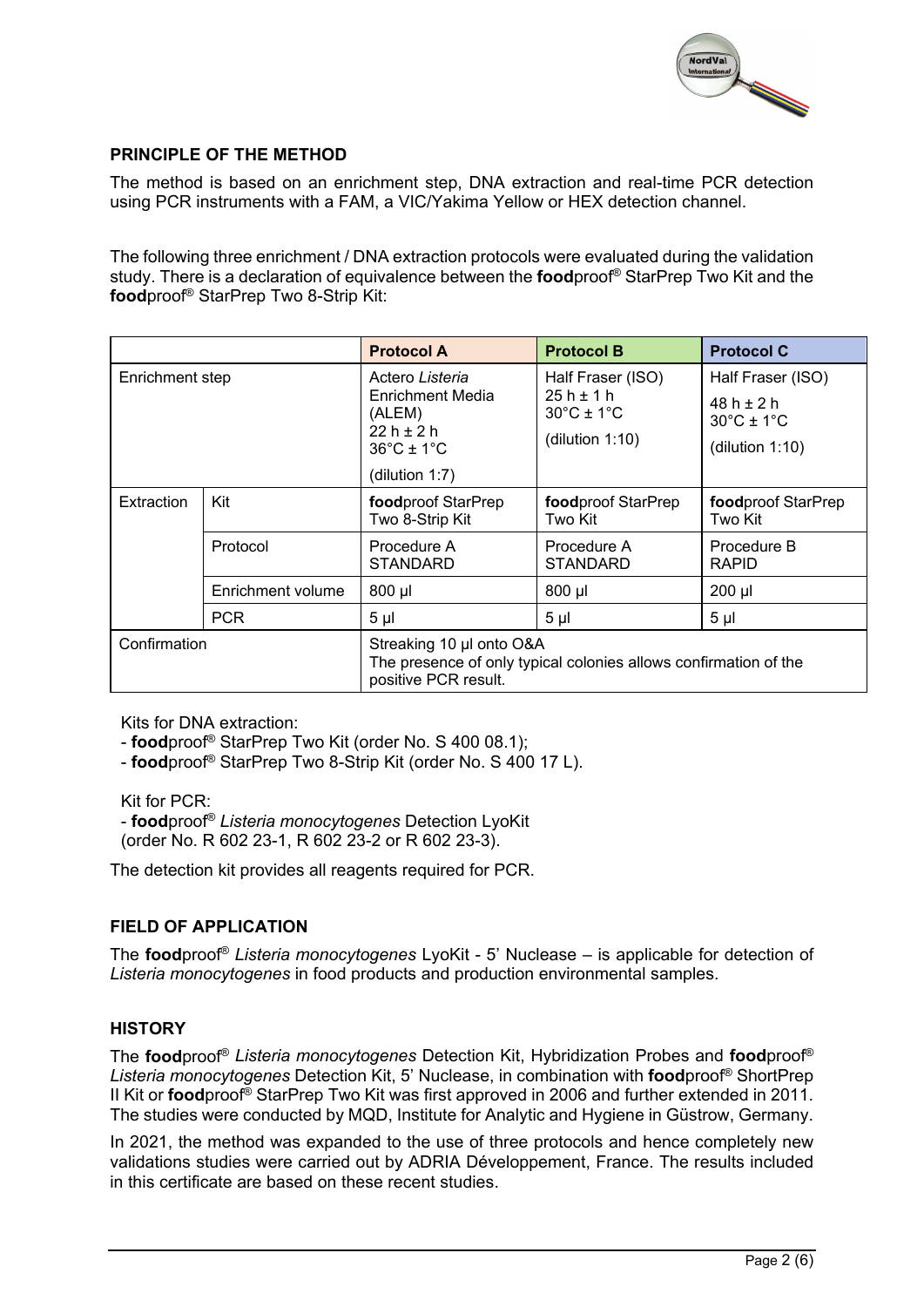

### **METHOD PERFORMANCE CHARACTERISTICS**

#### **Selectivity studies**

The inclusivity and exclusivity testing gave the expected results for the 50 target strains and 30 non-target strains.

#### **Sensitivity studies**

The sensitivity is the ability of the method to detect the analyte.

A total of 404 samples were analysed using the three protocols. About 55% of the samples tested were naturally contaminated. 108 samples were artificially contaminated using 44 different strains of *L. monocytogenes*, yielding fractional positive recovery data. The results for the categories analysed for Protocol A, B and C are provided in Table 1.

| <b>Matrices</b>                                           | <b>PA</b> | <b>NA</b> | <b>PD</b>      | <b>ND</b>      | <b>FP</b>      | <b>Sum</b> | RT (%) | $SE_{alt}$ (%) | $SEref$ (%) | $FPR(\% )$  |
|-----------------------------------------------------------|-----------|-----------|----------------|----------------|----------------|------------|--------|----------------|-------------|-------------|
| <b>Protocol A</b>                                         |           |           |                |                |                |            |        |                |             |             |
| composite<br>foods/ready to eat<br>and ready to<br>reheat | 24        | 32        | 9              | 6              | $\mathbf 0$    | 71         | 78.9   | 84.6           | 76.9        | $\mathbf 0$ |
| meat products                                             | 23        | 29        | 6              | 9              | $\mathbf 0$    | 67         | 77.6   | 76.3           | 84.2        | $\mathbf 0$ |
| milk and dairy<br>products                                | 28        | 30        | $\overline{2}$ | $\overline{2}$ | $\mathbf{0}$   | 62         | 93.5   | 93.8           | 93.8        | $\mathbf 0$ |
| vegetables                                                | 28        | 43        | 3              | 5              | 1              | 80         | 88.8   | 83.8           | 91.9        | 2.3         |
| seafood and<br>fishery products                           | 21        | 25        | 7              | 8              | 1              | 62         | 74.2   | 75.7           | 81.1        | 4.0         |
| environmental<br>samples                                  | 31        | 23        | 6              | $\overline{2}$ | $\mathbf 0$    | 62         | 87.1   | 94.9           | 84.6        | $\mathbf 0$ |
| <b>TOTAL</b>                                              | 155       | 182       | 33             | 32             | $\overline{2}$ | 404        | 83.4   | 84.7           | 85.1        | 1.1         |
| <b>Protocol B</b>                                         |           |           |                |                |                |            |        |                |             |             |
| composite<br>foods/ready to eat<br>and ready to<br>reheat | 30        | 40        | $\overline{0}$ | 0              | $\mathbf{1}$   | 71         | 100.0  | 100.0          | 100.0       | 2.4         |
| meat products                                             | 32        | 34        | $\mathbf{1}$   | $\Omega$       | $\mathbf 0$    | 67         | 98.5   | 100.0          | 97.0        | $\mathbf 0$ |
| milk and dairy<br>products                                | 30        | 30        | 1              | $\overline{0}$ | 1              | 62         | 98.4   | 100.0          | 96.8        | 3.2         |
| vegetables                                                | 31        | 45        | $\overline{0}$ | 3              | $\mathbf{1}$   | 80         | 96.3   | 91.2           | 100.0       | 2.2         |
| seafood and<br>fishery products                           | 29        | 31        | $\Omega$       | 1              | 1              | 62         | 98.4   | 96.7           | 100.0       | 3.1         |
| environmental<br>samples                                  | 33        | 29        | 0              | 0              | $\mathbf 0$    | 62         | 100.0  | 100.0          | 100.0       | $\mathbf 0$ |
|                                                           |           |           |                |                |                |            |        |                |             |             |

*Table 1. The results of the sensitivity study for Protocols A, B and C*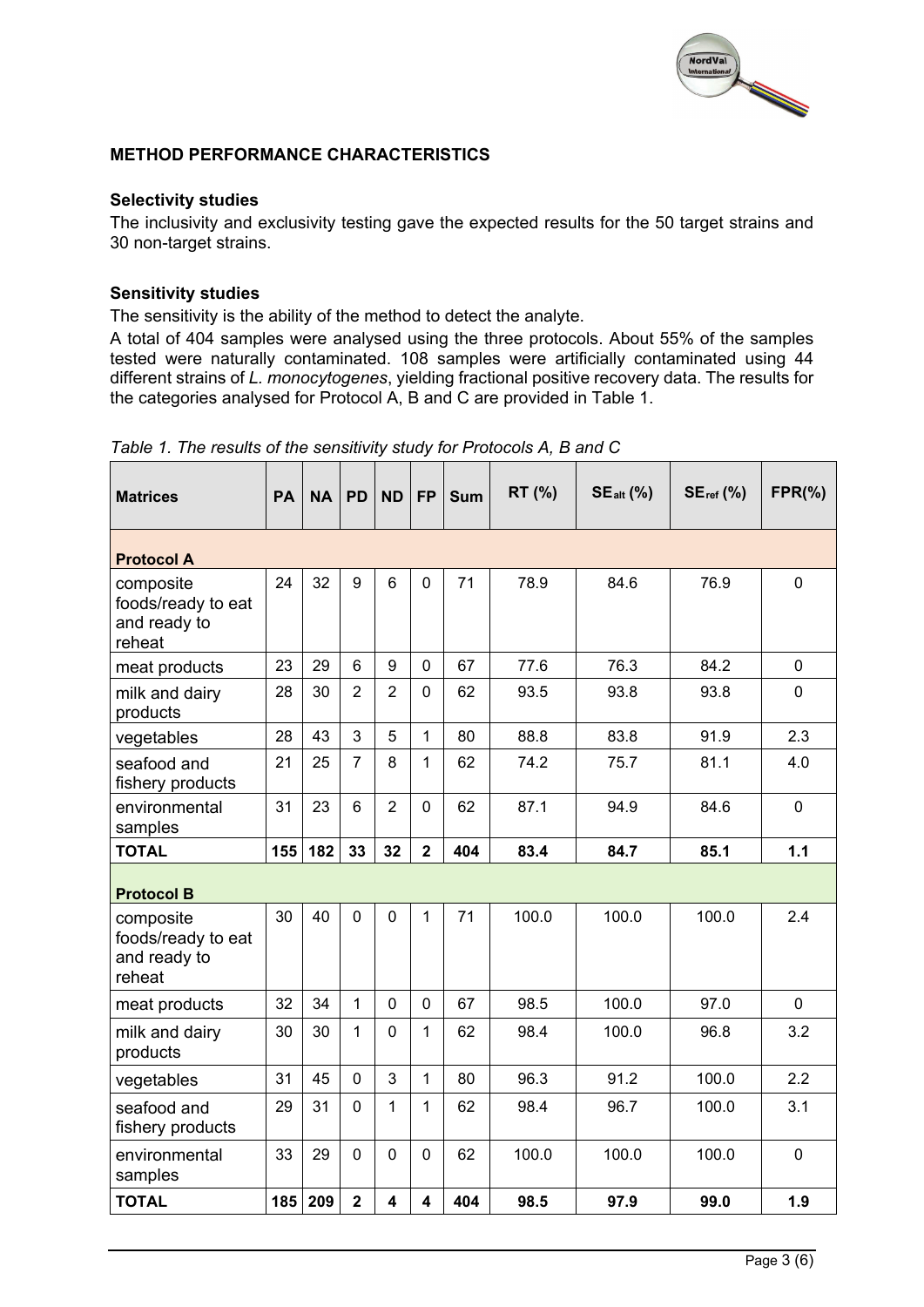

| <b>Matrices</b>                                           | <b>PA</b> | <b>NA</b> | <b>PD</b>      | <b>ND</b>   | <b>FP</b> | <b>Sum</b> | <b>RT</b> (%) | $SE_{alt}$ (%) | $SE_{ref}$ (%) | $FPR(\% )$ |  |  |
|-----------------------------------------------------------|-----------|-----------|----------------|-------------|-----------|------------|---------------|----------------|----------------|------------|--|--|
| <b>Protocol C</b>                                         |           |           |                |             |           |            |               |                |                |            |  |  |
| composite<br>foods/ready to eat<br>and ready to<br>reheat | 30        | 40        | $\mathbf{0}$   | $\mathbf 0$ | 1         | 71         | 100.0         | 100.0          | 100.0          | 2.4        |  |  |
| meat products                                             | 32        | 32        | $\overline{2}$ | $\Omega$    | 1         | 67         | 97.0          | 100.0          | 94.1           | 3.0        |  |  |
| milk and dairy<br>products                                | 29        | 31        | 1              | $\mathbf 0$ | 1         | 62         | 96.8          | 96.8           | 96.8           | 3.2        |  |  |
| vegetables                                                | 34        | 44        | $\mathbf{0}$   | 0           | 1         | 80         | 100.0         | 100.0          | 100.0          | 4.3        |  |  |
| seafood and<br>fishery products                           | 30        | 30        | $\overline{2}$ | $\Omega$    | 1         | 62         | 96.8          | 100.0          | 93.8           | $\Omega$   |  |  |
| environmental<br>samples                                  | 33        | 28        | $\mathbf 0$    | $\Omega$    | $\Omega$  | 62         | 100.0         | 100.0          | 100.0          | 3.4        |  |  |
| <b>TOTAL</b>                                              | 185       | 205       | 5              | 0           | 5         | 404        | 98.5          | 99.5           | 97.4           | 2.9        |  |  |

• PA = number of obtained results that are positive with both the alternative and the reference method

• NA = number of obtained results that are negative with both the alternative and the reference method

• ND = number of obtained results that are negative with the alternative method and positive with the reference method (possible false negative)

- PD = number of obtained results that are positive with the alternative method and negative with the reference method (possible false positive)
- FP = number of false positive
- RT = the relative trueness; the degree of correspondence between the response obtained by the alternative method and the reference method
- $\bullet$  SE = the sensitivity; the ability of the method to detect the analyte (SEalt = sensitivity of the alternative method,  $SE_{ref}$  = sensitivity of the reference method)
- FPR = False positive rate

The observed values for the deviating results (ND-PD) and (ND+PD) are below the acceptability limits and were hence met for each individual category and for all the combined categories for all three protocols.

#### **Level of Detection (LOD) and Relative Level of Detection (RLOD)**

The level of detection (LOD $_{50}$ ) is the smallest number of culturable microorganisms that can be detected in the sample in 50% of occasions.

The relative level of detection is the ratio of the LOD of the alternative method and the LOD of the reference method.

A matrix type of each category was tested on low and high levels using the three protocols.

The LOD<sub>50</sub> of the alternative method varied from 0.4 to 1.0 CFU/test portion (Protocol A) and from 0.3 to 1.1 CFU/test portion (Protocols B and C) and the  $\text{LOD}_{50}$  of the reference method varied from 0.3 to 1.1 CFU/test portion.

The RLOD is close to 1.0 and is acceptable according to the criteria (acceptance level of 1.5 for the paired studies (Protocols B and C) and 2.5 for the unpaired study (Protocol A), respectively).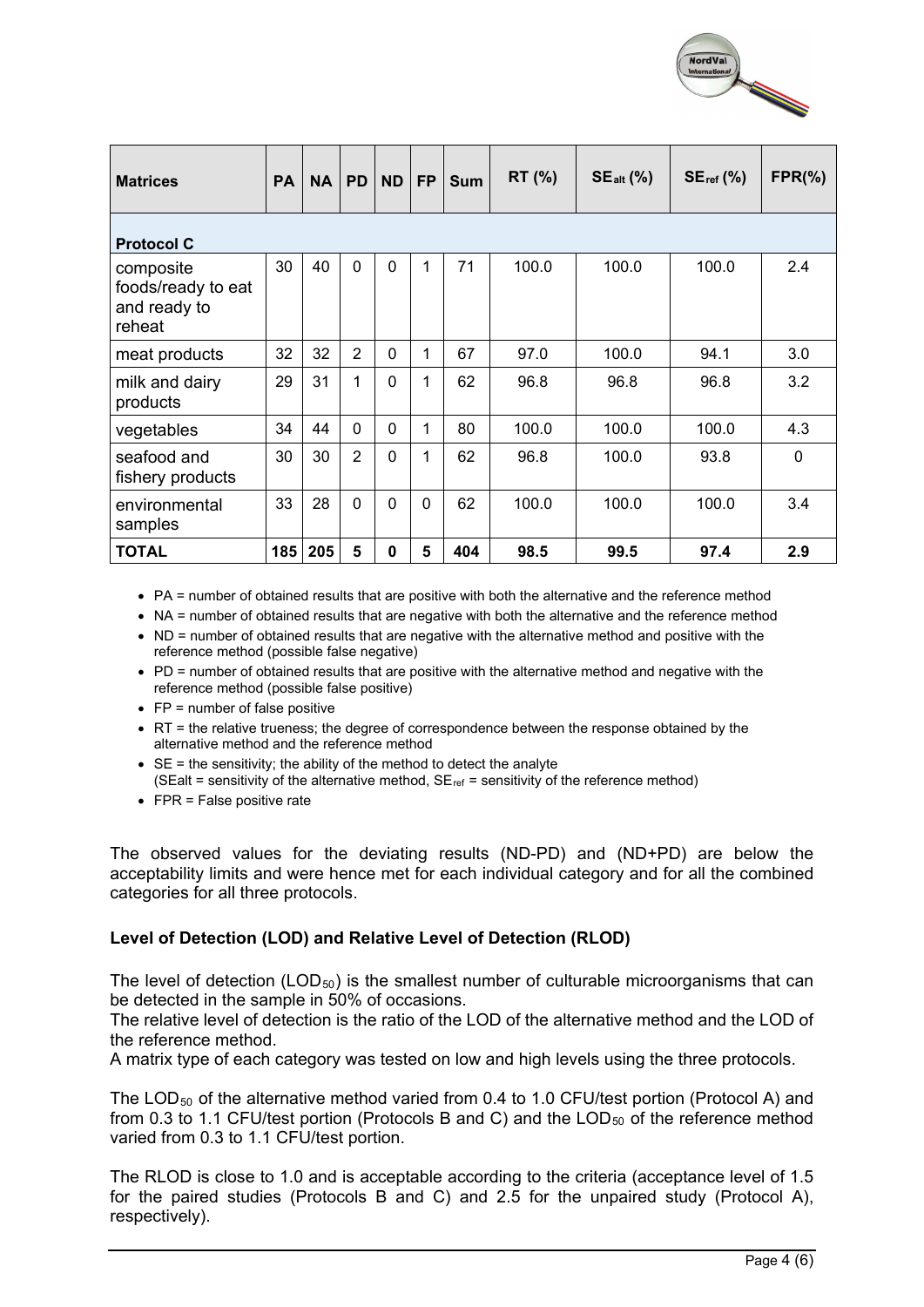

## **Interlaboratory study**

16 collaborators were involved in the study. Each analyzed 24 blind coded cheese samples inoculated with *Listeria monocytogenes* following both the reference method and Protocol A of the alternative method, using either the **food**proof® StarPrep Two Kit or the **food**proof® StarPrep Two 8-Strip Kit depending on the material available in their laboratory.

The targeted inoculation levels were 0 CFU/25g, 1.5 CFU/25g and 6 CFU/25g.

Results from five collaborators were excluded for interpretation as either the analyses were carried out too late or due to the fact that a high number of positive PCR results were obtained for uninoculated samples, leaving valid results from 11 collaborators.

The positive results obtained by the reference and the alternative method are provided in Table 2 and 3, respectively.

| Laboratories             |                                                                                                                      | <b>Contamination level</b> |                    |
|--------------------------|----------------------------------------------------------------------------------------------------------------------|----------------------------|--------------------|
|                          | $L_0$                                                                                                                | $L_1$                      | L <sub>2</sub>     |
| D                        | 0/8 <sup>a</sup>                                                                                                     | 4/8 <sup>b</sup>           | $8/8$ <sup>c</sup> |
| E                        | 0/8                                                                                                                  | 6/8                        | 8/8                |
| F                        | 0/8                                                                                                                  | 7/8                        | 8/8                |
| G                        | 0/8                                                                                                                  | 7/8                        | 8/8                |
| H                        | 0/8                                                                                                                  | 6/8                        | 8/8                |
|                          | 0/8                                                                                                                  | 7/8                        | 8/8                |
| Κ                        | 0/8                                                                                                                  | 7/8                        | 8/8                |
| М                        | 0/8                                                                                                                  | 6/8                        | 8/8                |
| N                        | 0/8                                                                                                                  | 8/8                        | 8/8                |
| O                        | 0/8                                                                                                                  | 7/8                        | 8/8                |
| P                        | 0/8                                                                                                                  | 4/8                        | 8/8                |
| Total                    | $P_0 = 0/8$                                                                                                          | $P_1 = 69/88$              | $P_2 = 88/88$      |
| $L_0$ = negative control |                                                                                                                      |                            |                    |
| $L_1$ = 1.5 CFU/25g      |                                                                                                                      |                            |                    |
| $L_2$ = 6.0 CFU/25g      |                                                                                                                      |                            |                    |
|                          | a Number of positive reference method results at level 0                                                             |                            |                    |
|                          | b Number of positive reference method results at level 1<br>c Number of positive reference method results at level 2 |                            |                    |

*Table 2. Positive results by the reference method*

|  | Table 3. Positive results (before and after confirmation) by the alternative method |  |  |  |  |  |  |  |
|--|-------------------------------------------------------------------------------------|--|--|--|--|--|--|--|
|--|-------------------------------------------------------------------------------------|--|--|--|--|--|--|--|

| Laboratories | <b>Contamination level</b> |                  |                    |                  |                    |                  |  |  |  |  |
|--------------|----------------------------|------------------|--------------------|------------------|--------------------|------------------|--|--|--|--|
|              |                            | L <sub>0</sub>   |                    | L <sub>1</sub>   |                    | L <sub>2</sub>   |  |  |  |  |
|              | Screening                  | Confirmed        | Screening          | Confirmed        | Screening          | Confirmed        |  |  |  |  |
| D            | 0/8 <sup>a</sup>           | 0/8 <sup>b</sup> | $6/8$ <sup>c</sup> | 6/8 <sup>d</sup> | $8/8$ <sup>e</sup> | 8/8 <sup>f</sup> |  |  |  |  |
| Е            | 0/8                        | 0/8              | 6/8                | 6/8              | 8/8                | 8/8              |  |  |  |  |
|              | 1/8                        | 0/8              | 8/8                | 8/8              | 8/8                | 8/8              |  |  |  |  |
| G            | 0/8                        | 0/8              | 6/8                | 6/8              | 8/8                | 8/8              |  |  |  |  |
| Н            | 0/8                        | 0/8              | 6/8                | 6/8              | 8/8                | 8/8              |  |  |  |  |
|              | 0/8                        | 0/8              | 6/8                | 6/8              | 8/8                | 8/8              |  |  |  |  |
| К            | 0/8                        | 0/8              | 6/8                | 6/8              | 8/8                | 8/8              |  |  |  |  |
| M            | 0/8                        | 0/8              | 5/8                | 5/8              | 8/8                | 8/8              |  |  |  |  |